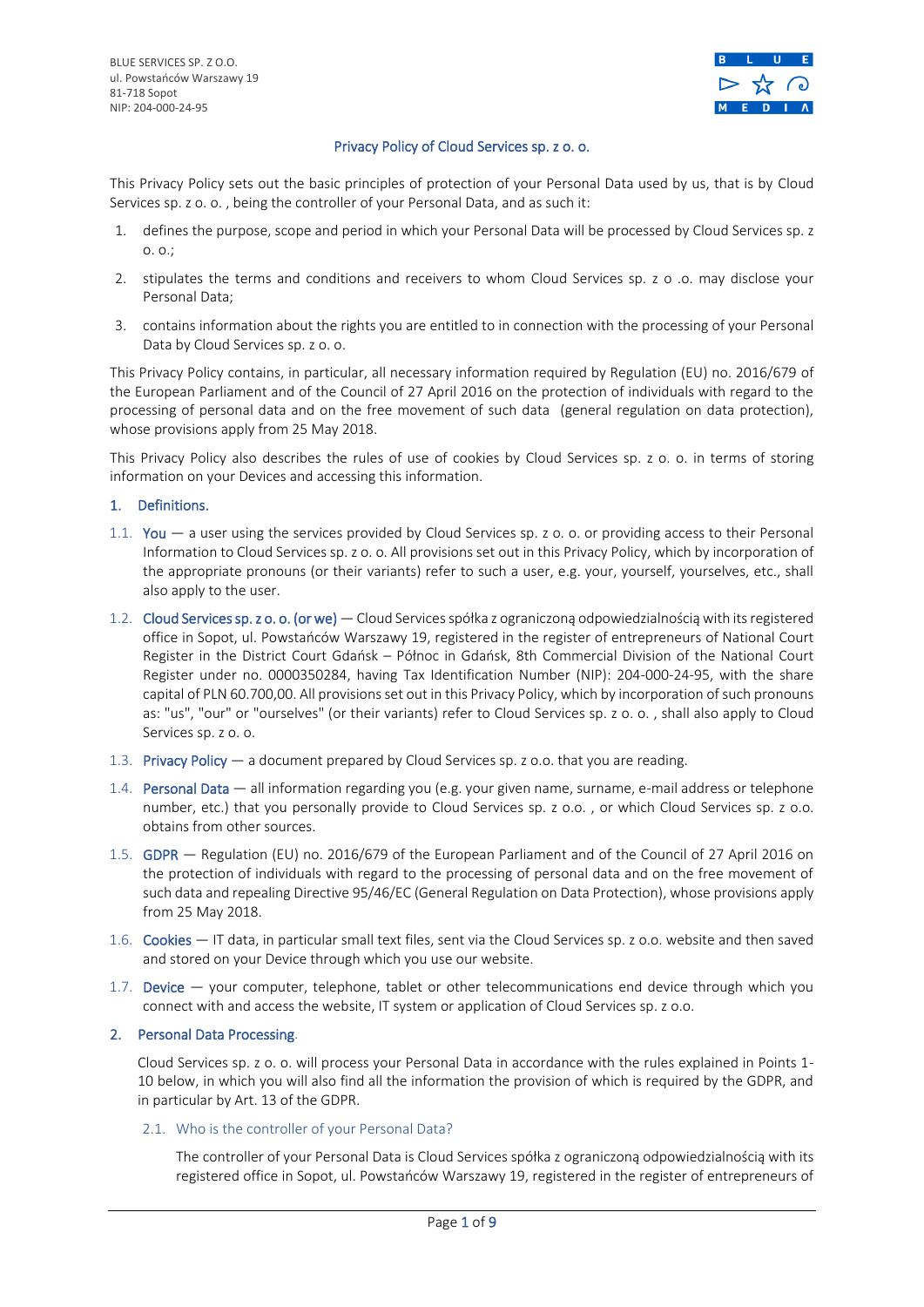

National Court Register in the District Court Gdańsk – Północ in Gdańsk, 8th Commercial Division of the National Court Register under no. 0000350284, having Tax Identification Number (NIP): 204-000-24- 95, with the share capital of PLN 60.700,00.

### 2.2. How can you contact the controller?

The processing of the Personal Data of all our customers, including your Personal Data, is overseen by the data protection officer appointed by us. You can contact the data protection officer:

- a) by sending an e-mail to the following address: odo@blueservices.pl or
- b) by sending a written message to the following address: Cloud Services sp. z o.o. , ul. Powstańców Warszawy 19, 81-718 Sopot, with a note: personal data protection.
- 2.3. When does Cloud Services sp. z o. o. process your Personal Data?

Cloud Services sp. z o. o. processes your personal data:

- a) when you use the services provided by Cloud Services sp. z o .o. through our websites, IT systems or applications;
- b) when you contact Cloud Services sp. z o. o. to have your case or complaint considered;
- c) when Cloud Services sp. z o. o. sends you marketing information based on and within the limits of your consent;
- d) sometimes Cloud Services sp. z o. o. may also process your Personal Data if they are lawfully provided or entrusted to us by another controller of your Personal Data.
- 2.4. Which your Personal Data are processed by Cloud Services sp. z o.o.?

Cloud Services sp. z o. o. processes your Personal Data:

- a) which you have made available to us, e.g. by completing a form or registering in our website, IT system or application; i.e.:
	- Your first and last name,
	- e-mail address, which is also the login in the sportbm Platform,
	- mobile number,
	- password which is also the password to access the sportbm Platform;
	- Player's (your child's) name and surname if you set up a Player's Profile;

- Player's (your child's) PESEL number or date of birth in the case of a person without a PESEL number;

- Player (your child's) e-mail address (not compulsory).
- b) which we have developed ourselves, or which have been made available to us by the device you use when using our services, websites, IT systems or applications, e.g. via cookies or other tools used by us;
- c) which have been lawfully provided or entrusted to us by other controllers of your Personal Data.

Cloud Services sp.  $z$  o.  $o. - in$  accordance with the provision of the GDPR obliging us to minimize the processed personal data — takes due care to process only such of your Personal Data that are adequate, relevant and necessary for the purposes for which they are collected and processed.

#### 2.5. For what purpose does Cloud Services sp. z o. o. process your Personal Data?

Cloud Services sp. z o. o. processes your Personal Data (or Personal Data of a Player whose guardian you are) for the following purposes:

a) If you use the services provided through our websites, IT systems or applications and conclude a contract with Cloud Services sp. z o. o. by accepting the terms and conditions of these services provision, we process your Personal Data in order to take action at your request prior to this contract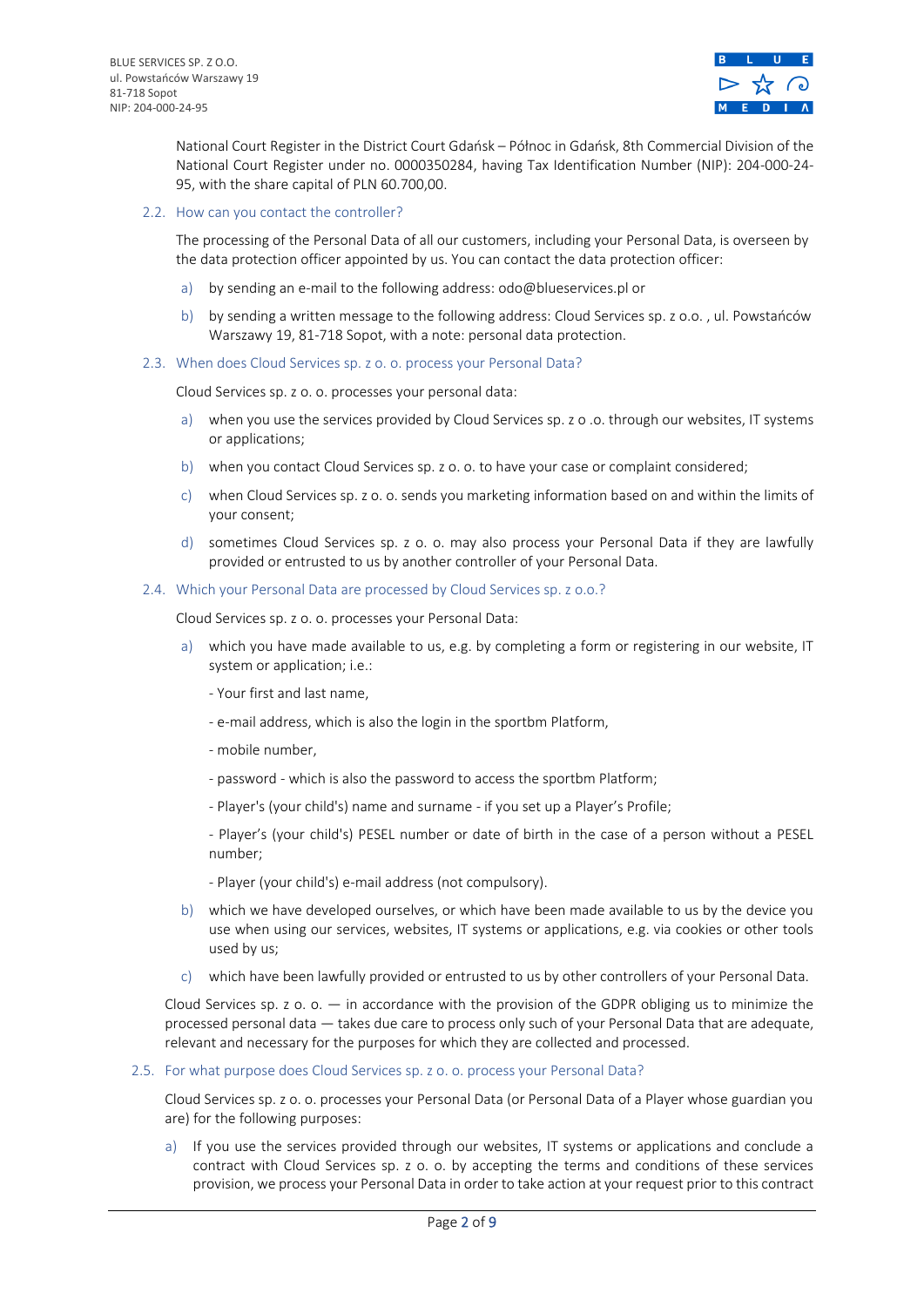

conclusion or in order to perform this contract (for use of sportbm Platform), including handling of your complaints.

- b) Cloud Services sp. z o. o. processes some of your Personal Data if it is necessary to fulfill our obligations under the law, for example these concerning the transfer of personal data to authorized public bodies or law enforcement authorities; or these concerning the obligation to collect or keep some personal data for a certain period of time resulting from such laws as the Tax Acts, the Accounting Act, the Act on Counteracting Money Laundering and Terrorism Financing; Act on the Out-Of-Court Resolution of consumer disputes or the Telecommunications Law Act.
- c) Cloud Services sp. z o. o. may also process your Personal Data for other purposes resulting from the legitimate interests of the controller, including in order to:
	- determine, exercise or defend any claims related to the services we provide or to our business;
	- monitor, prevent and detect any fraud or abuse committed through our services or through our websites, IT systems or applications;
	- direct marketing of products or services of Cloud Services sp. z o.o., thanks to which we can inform you about our offers or provide you with other commercial information;
	- monitor your activity on our websites, IT systems or applications using cookies or other tools applied by us;
	- profile your interests and needs (also using cookies) in order to send you only offers or commercial information that may be of interest to you.
- d) If you give your consent to Cloud Services sp. z o. o., we will be able to process your Personal Data in order to contact you by phone or to send you information about our offers or other commercial information to your e-mail address or to your mobile phone.
- e) If you are interested in offers or other commercial information about our partners with whom we cooperate and you agree to receive such information, we will be able to process your Personal Data in order to send you such information on behalf of our partners or to share your Personal Data with our partners so that they could send such information themselves to you.
- f) If we were to process your Personal Data for a purpose other than the one for which we have collected them and about which we have previously informed you, we will at first inform you about it and ask for your consent, if it is required by the law.

## 2.6. On what basis does Cloud Services sp. z o. o. process your Personal Data?

The legal basis for processing your Personal Data by Cloud Services sp. z o. o. is:

- a) a contract concluded between you and us and its implementation, or
- b) your consent, or
- c) execution of legally justified interests of Cloud Services sp. z o. o. (the controller), or
- d) fulfillment by Cloud Services sp. z o. o. of the obligations arising from applicable regulations of law — depending on the circumstances, these may include: the Act on the Provision of Electronic Services; the Telecommunications Law Act; the Act on the Out-Of-Court Settlement of Consumer Disputes; the VAT Act; the Act on Counteracting Money Laundering and Financing of Terrorism.

And above all Cloud Services sp. z o. o. processes your Personal Data in accordance with the applicable provisions of law on the protection of personal data, in particular in accordance with the provisions of the GDPR.

2.7. Who will Cloud Services sp. z o. o. share your Personal Data with?

The principle adopted by Cloud Services sp. z o. o. is that we do not share your Personal Data with any third parties or entities.

But there may be exceptions to this rule in cases: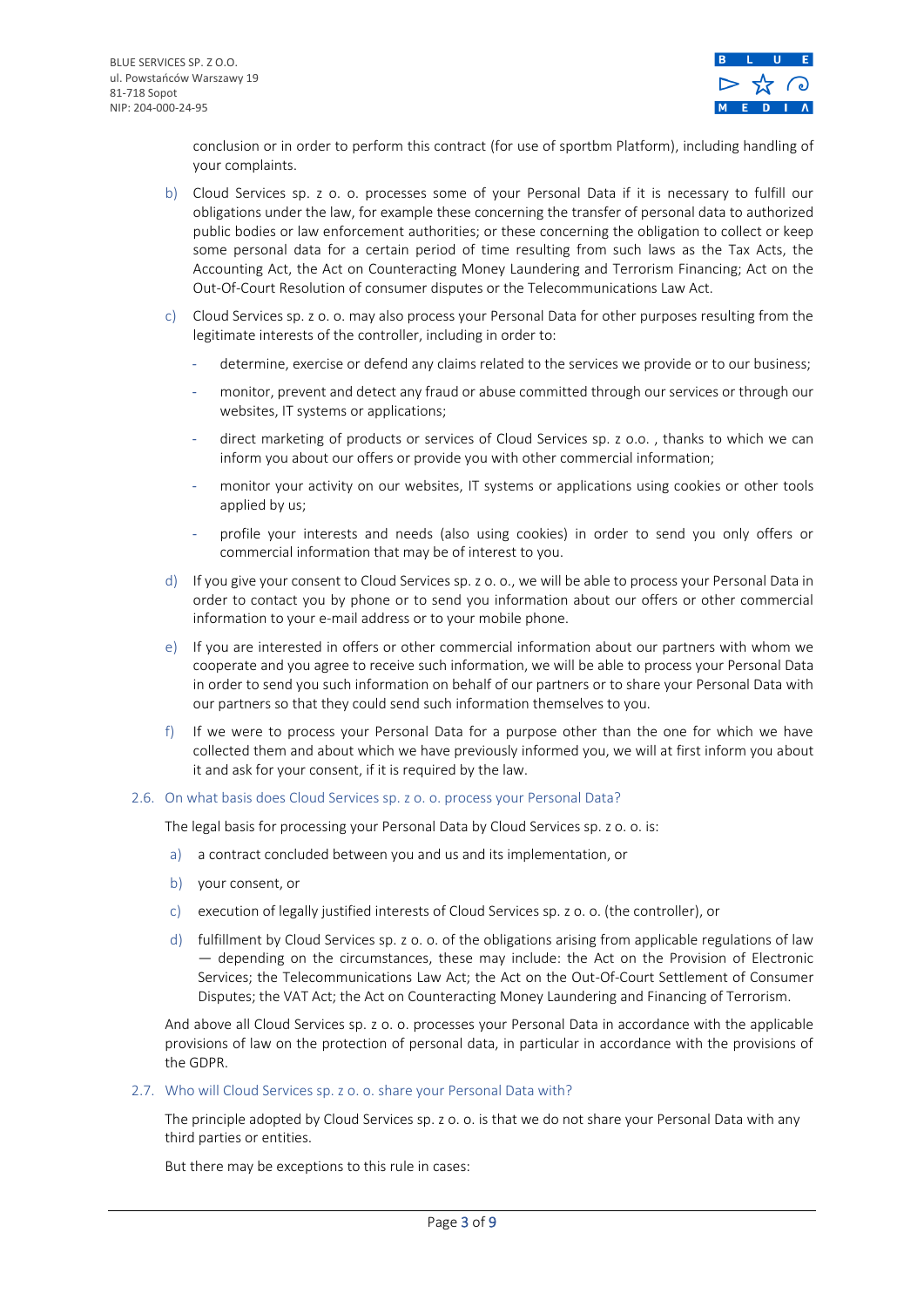

- a) when you voluntarily agree to disclose your Personal Data while you may revoke your consent at any time;
- b) when such disclosure of your Personal Data is necessary in order to perform the service ordered by you — in this case, the recipients of your Personal Data may be such entities as:
	- a telecommunications operator within the scope of your Personal Data necessary to provide a telecommunications service (e.g. your mobile phone number necessary for sending text messages);
	- a bank or other payment service provider within the scope of your Personal Data necessary to complete a transaction or a payment service.

In special cases your Personal Data may be made available by us at the request of entities authorized to receive them on the basis of the generally applicable provisions of law, e.g. authorized state bodies or law enforcement agencies. We guarantee that any such request for access to your Personal Data is thoroughly investigated by us, and the transfer of your Personal Data takes place only if, as a result of such an analysis, we find that there is an important and effective legal basis to request disclosure of your Personal Data to these entities.

At the same time, we inform you that Cloud Services sp. z o. o. may use the help of external entities in the execution of certain tasks or services, e.g. destruction of documents, marketing services, handling of payment transactions, provision of telecommunications services. In this case, and only for a specific purpose, we may entrust the processing of your Personal Data to entities being our subcontractors, while we will still remain the controller of your Personal Data and are liable for their security.

## 2.8. For how long will Cloud Services sp. z o. o. process your Personal Data?

Cloud Services sp. z o. o. will process your personal data as short as possible.

In individual cases of Personal Data processing, the processing time may be:

- a) if Cloud Services sp. z o. o. processes your Personal Data on the basis of a contract concluded with you — the processing of your Personal Data will continue as long as the contract is in force and for the period of prescription of any possible claims that may arise in connection with this contract.
- b) if you have agreed to the processing of your Personal Data by Cloud Services sp. o. o. for a specific purpose — we will process your Personal Data until you revoke your consent.
- c) in a case when Cloud Services sp. z o. o. processes your Personal Data as a part of execution of the legitimate interest of the controller — we will process your Personal Data as long as this interest continues. In the specific cases when we process your Personal Data for purposes of direct marketing, including profiling, we will process it until you object to such processing.
- d) in a case when Cloud Services sp. z o. o. processes your Personal Data in order to comply with the obligations arising from the applicable regulations of law — we will process your Personal Data for as long as it complies with these regulations of law.

## 2.9. Do you have to provide Cloud Services sp. z o. o. with your Personal Data?

In general, you do not have to provide your Personal Data to Cloud Services sp. o. o. and any provision of your Personal Data by you is always voluntary.

However, some of your Personal Data may be necessary for you to conclude an agreement with Cloud Services sp. z o. o. and to enable us to properly provide services to you, or to meet the requirements set out by the law that we must observe. In other words, if — in specific cases — you do not provide us with your Personal Data, we will not be able to provide services to you.

#### 2.10.Will your Personal Data be subject to an automated decision-making process (including profiling)?

For some services Cloud Services sp. z o. o. uses automated decision-making processes, including profiling.

a) In particular, Cloud Services sp. z o. o. may perform profiling as part of the provision of lead acquisition and verification services (Personal Data provided for a specific marketing purpose),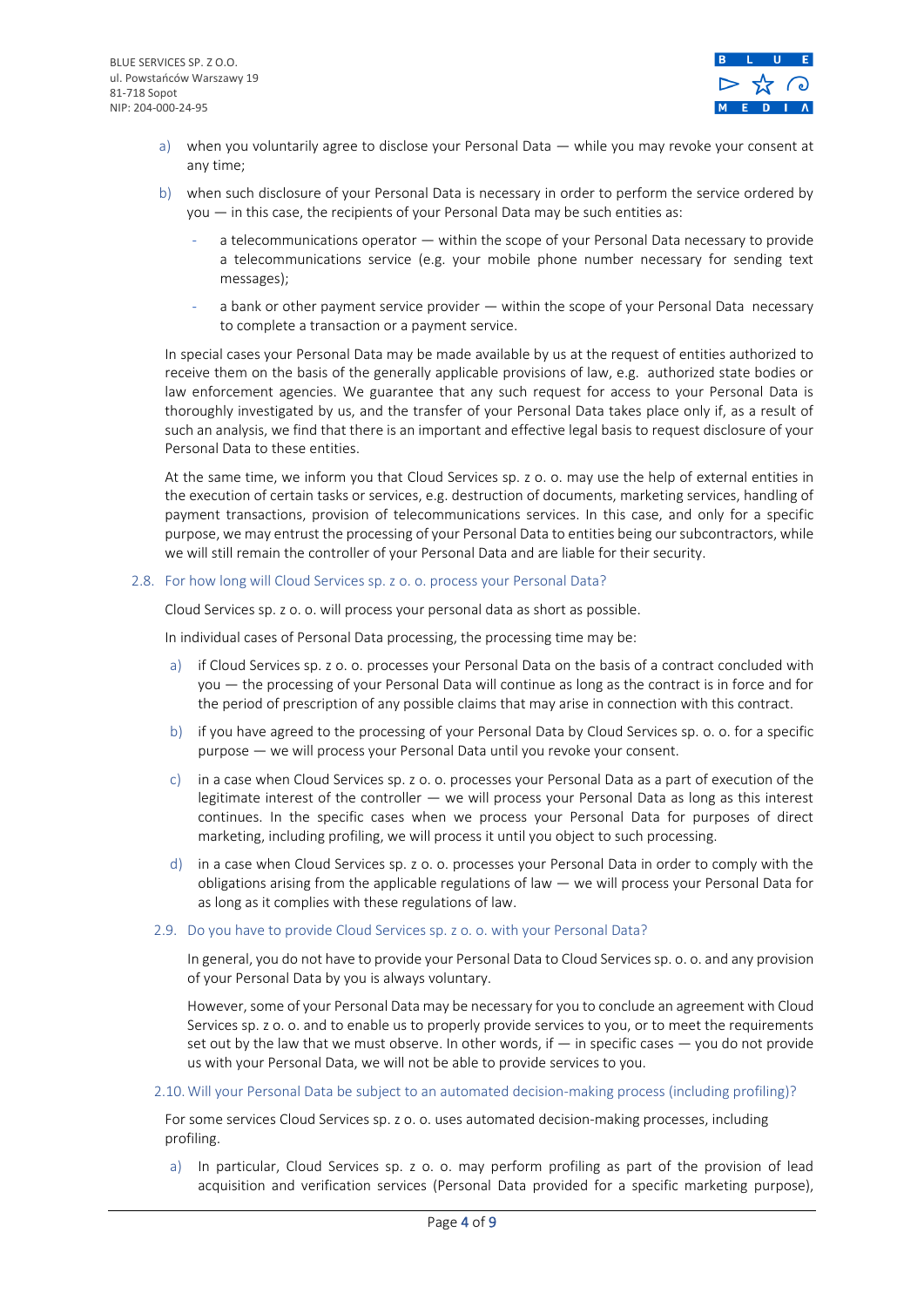

carried out through our website / BluePartner IT system. In the BluePartner system, subject to profiling may be your Personal Data that:

- were provided by you voluntarily via the form made available by Cloud Services sp. z o. o. on the Internet, or
- are information about you collected by the BluePartner system automatically (e.g. statistical, systemic or behavioral data), or
- are your other Personal Data or information about you obtained legally by Cloud Services sp. z o. o. from other sources, including from business partners of Cloud Services sp. z o.o. The consequence of profiling in the BluePartner system is the provision to you of specific offers or other commercial information tailored to your needs based on the profiling performed.
- b) In the case when Cloud Services sp. z o.o. processes your Personal Data as a part of the legitimate interest of the controller and for this purpose subjects your Personal Data to profiling, you can object to such processing and profiling of your Personal Data at any time.

## 3. Personal Data protection and safety.

- 3.1. Cloud Services sp. z o. o. cares about the security of your Personal Data by using appropriate technical and organizational security measures that ensure, in particular, confidentiality, protection against unauthorized or unlawful processing and accidental loss, destruction or damage of your Personal Data.
- 3.2. Cloud Services sp. z o. o. declares that in order to protect the Personal Data processing it uses properly secured IT systems, applies current and proven technologies and appropriate security procedures, in accordance with applicable legal standards, security requirements and confidentiality rules.
- 3.3. The basic means of protection of Personal Data is the use of secure connections (e.g. SSL protocols), data encryption and the use of other technical, programming or organizational solutions (e.g. restriction and control of access to Personal Data).
- 3.4. Moreover, Cloud Services sp. z o. o. ensures that your Personal Data are processed only by authorized persons and entities.

## 4. Your rights related to the processing of your Personal Data.

In connection with the processing of your Personal Data by us, Cloud Services sp. z o. o. has obligations to you that you may enforce from us — your rights are described below.

Please be advised that if you exercise certain rights, including the right to withdraw your consent, the right to erase your Personal Data, the right to restrict processing, the right to object or the right not to be subject to automated decision-making; there is a possibility that Cloud Services sp. z o. o. will not be able to provide some services to you (in full or in part) for the provision of which processing of certain Personal Data is necessary.

#### 4.1. Right to withdraw the consent.

You have the right to withdraw your consent at any time, based on which Cloud Services sp. z o. o. processes your Personal Data. Processing of your Personal Data by us on the basis of your prior consent will be lawful by the time you withdraw your consent.

Where possible, Cloud Services sp. z o. o. may also enable you to use a separate, dedicated, secure IT system, available remotely via the Internet, through which:

- a) you will have the opportunity to obtain information on what consents, under what terms and conditions and in which websites, IT systems or applications can be collected by Cloud Services sp. o. o. — after you have correctly provided a login and password for these websites, IT systems or applications; or
- b) you will be able to get information about your previous consents; or
- c) you will be able to withdraw the consents given to us earlier; or
- d) you will be able to give consent to processing by Cloud Services sp. z o. o. of your Personal Data for specific purposes.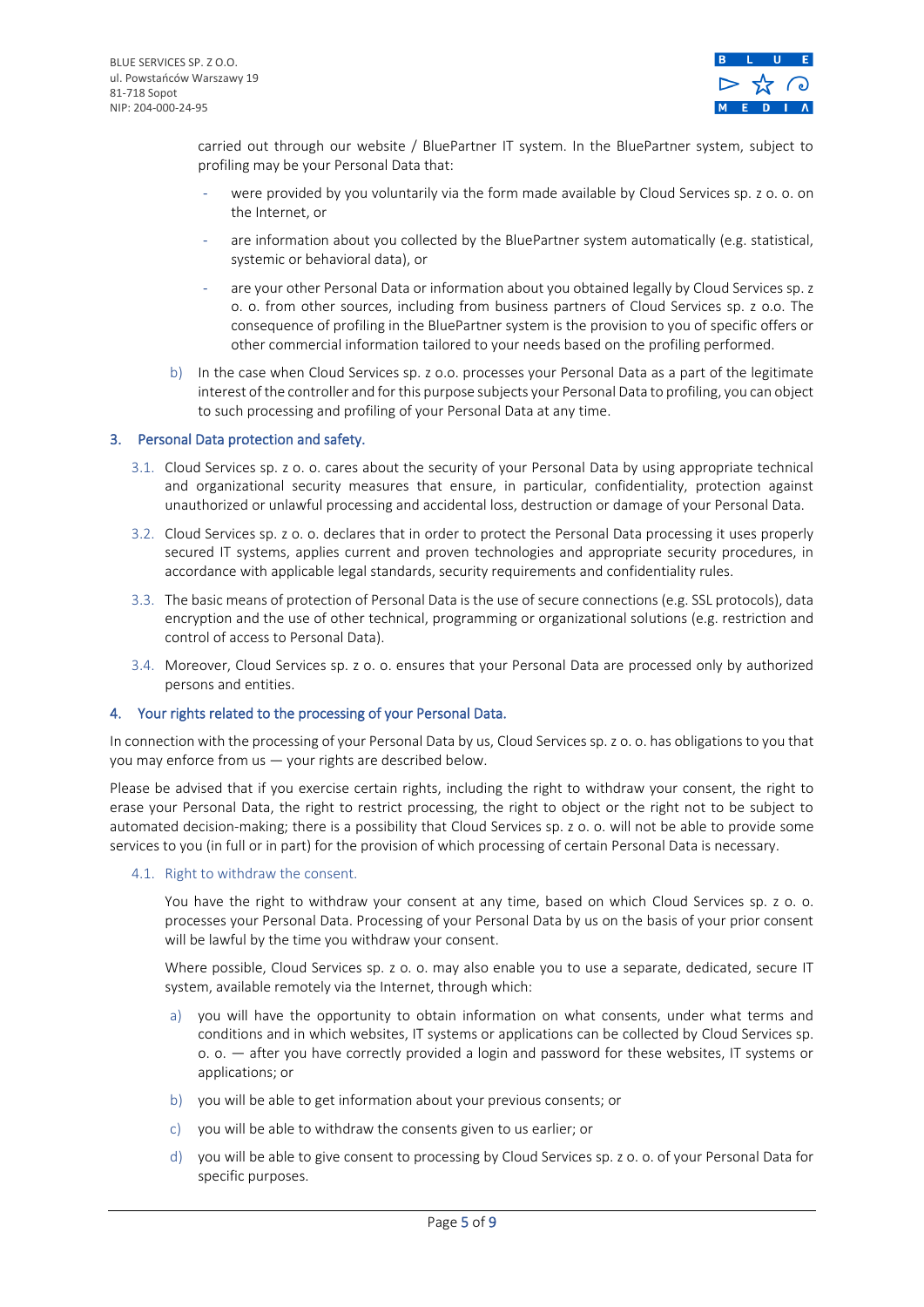

## 4.2. Right to access your Personal Data.

You have the right to obtain information from us about your Personal Data being processed, for what purpose we process them, which categories of your Personal Data we hold, what recipients or categories of recipients of your Personal Data are and how long we plan to store (process) your Personal Data (and when it is not possible to determine that, the criteria for determining this period).

You have the right to request Cloud Services sp. z o. o. to provide and we will provide you with a copy of your Personal Data subject to processing at your request. We have the right to charge

you with a reasonable fee resulting from administrative costs for all subsequent copies you request.

To request a copy of your Personal Data processed by us, please send an e-mail to the e-mail

address of the data protection officer: odo@blueservces.pl.

### 4.3. Right to correction.

You have the right to request us to correct your Personal Data that is inaccurate or to supplement incomplete Personal Data.

4.4. Right to erasure.

You have the right to request erasure of your Personal Data processed by us. We will promptly satisfy your request, unless we are required by law to further process your Personal Data, the law indicates an obligation that we must fulfill, or if your Personal Data are necessary for us to determine, assert or defend any claims. We will erase your Personal Data at your request if:

- a) your Personal Data is no longer necessary for the purposes for which it was collected or otherwise processed; or
- b) you have withdrawn your consent to the processing of your Personal Data if we processed them only on the basis of your consent and there is no other legal basis that authorizes us to further process your Personal Data; or
- c) you objected to the processing of your Personal Data as part of the legitimate interest of the controller and there is no other legal basis that authorizes us to further process your Personal Data; or
- d) your Personal Information have been processed unlawfully by us; or
- e) your Personal Data must be erased due to an obligation under the law.

### 4.5. Right to restriction of processing.

You have the right to request restriction of your Personal Data processed by us in the following cases:

- a) when you report to us that your Personal Data processed by us is inaccurate the restriction takes place for a period that allows us to verify the accurateness of your Personal Data;
- b) if we do not have a legal basis to process your Personal Data, and you will object to definitively erase them and you ask to restrict their processing in return;
- c) if we no longer need your Personal Data for the purposes for which we have collected them, but you need them to establish, exercise or defend claims;
- d) if you objected to the processing of your Personal Data the restriction occurs until it is established whether there is a legally justified legal basis on our side that overrides your objection, allowing us to further process your Personal Data.

If you request to restrict the processing of your Personal Data, Cloud Services sp. z o. o. will only be able to store your Personal Data and will not be able to process it in any other way unless you give your respective consent, or it is necessary to establish, exercise or defend claims, or to protect the rights of another natural or legal person.

4.6. Right to Personal Data portability.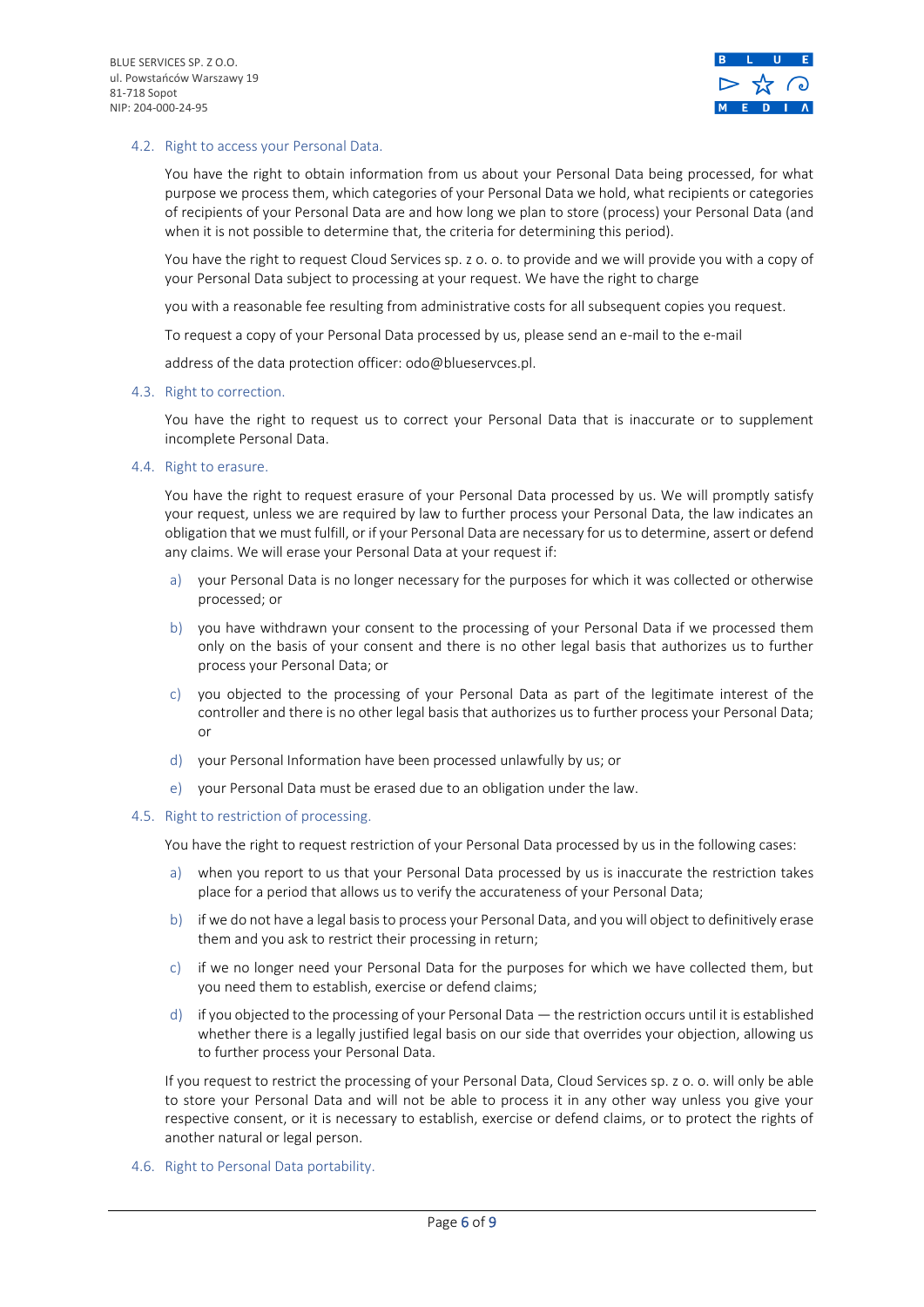

You have the right to request to receive from Cloud Services sp. z o. o. your Personal Data that you provided to us, in a machine-readable format and to transmit those data to another controller.

The right to data portability concerns Personal Data processed in an automated manner, which Cloud Services sp. z o. o. processes on the basis of your consent, or on the basis of a contract concluded with you.

4.7. Right to object.

You have the right to object to processing by Cloud Services sp. z o. o. of your Personal Data as part of the legitimate interest of the controller. We will immediately terminate such processing unless there is a legally valid basis for further processing of your Personal Data by us, which overrides the objection, or a basis for determining, exercising or defending any claims.

Your objection will, however, always be taken into account by Cloud Services sp. z o. o. in relation to the processing of your Personal Data by us for the purposes of direct marketing, including profiling, to the extent to which such processing is related to direct marketing. In this case, after receiving the objection, Cloud Services sp. o. o. will cease to process your Personal Data for direct marketing purposes.

4.8. Right not to be subject to automated decision-making.

You have the right not to be subject to the decision-making process performed by Cloud Services sp. z o. o. , which is based solely on automated processing, including profiling, and produces legal effects concerning you or similarly significantly affects you.

Cloud Services sp. z o. o. may, however, use an automated decision-making process, including profiling, when such a decision:

- a) is necessary for entering, or performance of, a contract between you and us; or
- b) is authorized by separate provisions of law; or
- c) is based on your explicit consent.

In case you are subject to the process of automated decision making, including profiling, you have the right to request Cloud Services sp. z o. o. to obtain an intervention of our employee, who will additionally verify your situation and the decision made; in addition, you may express your point of view or contest the decision made.

4.9. Right to lodge a complaint with a supervisory authority.

In case you decide that by processing your Personal Data Cloud Services sp. z o. o. has violated your rights or regulations of the GDPR, you have the right to lodge a complaint with a supervisory authority, i.e. the General Personal Data Inspector or his successor, i.e. the President of the Office for Personal Data Protection.

## 5. Unsolicited commercial information

- 5.1. Cloud Services sp. z o. o. will not send any unsolicited commercial information electronically to you.
- 5.2. Your Personal Data may be used by Cloud Services sp. z o. o. in order to send you our commercial information or commercial information from our business partners electronically only if you give us your respective consents. You can also withdraw such consents at any time.
- 5.3. In particular, Cloud Services sp. z o. o. complies with legal requirements regarding the ability to send you, based only on your consent, any commercial information:
	- 5.3.1. by electronic means in accordance with the provisions of the Act on the Provision of Electronic Services of 18 July 2002;
	- 5.3.2. to your Device in accordance with the provisions of the Telecommunications Law Act of 16 July 2004.
- 6. Cookies.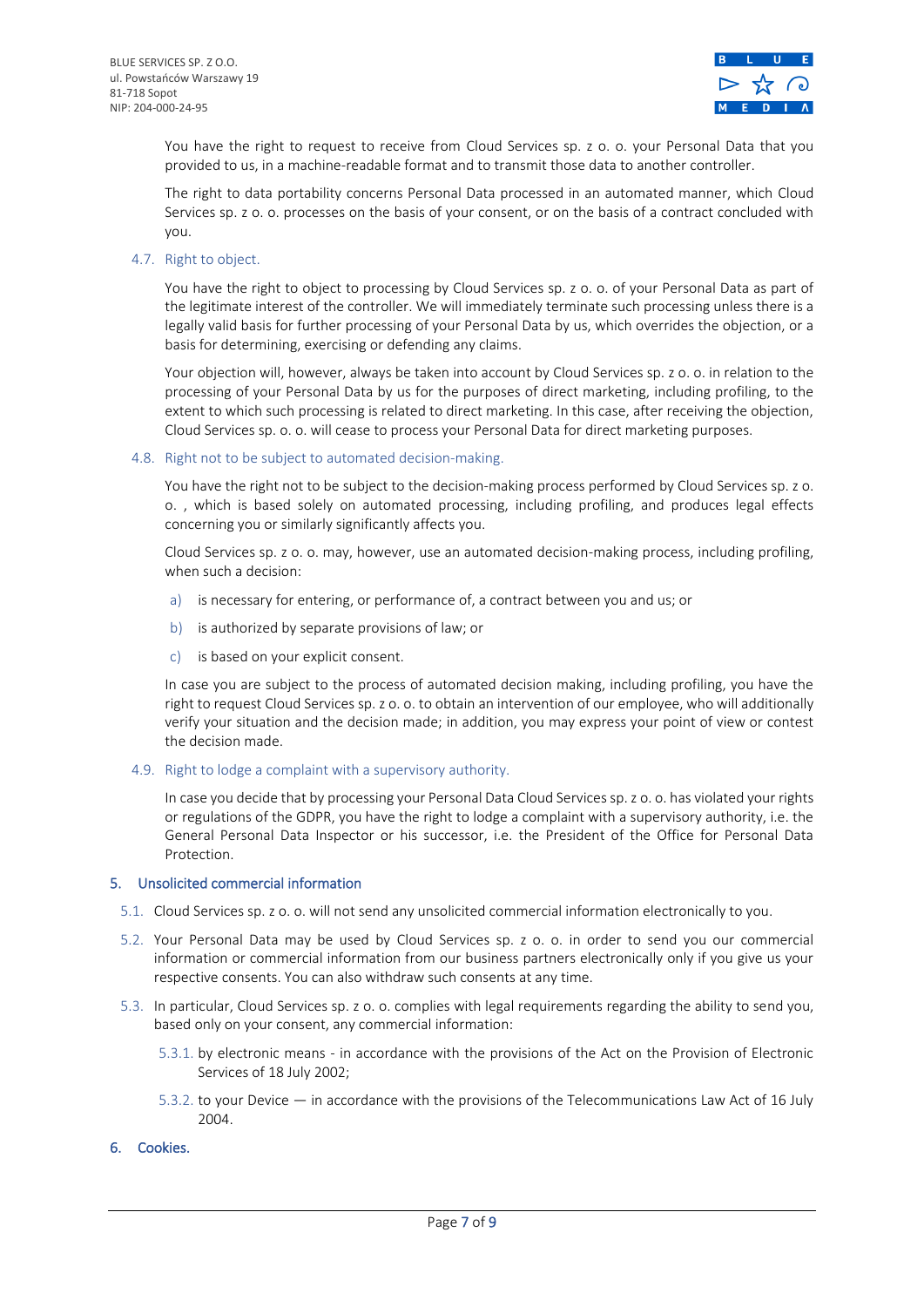

- 6.1. Cloud Services sp. z o. o. informs that when you use our websites, IT systems or applications, we may use cookies or similar technologies to send certain information (hereinafter collectively referred to as Cookies) to your Device, which you use when using our websites, IT systems or applications, and to store such information on your Device, as well as access this information. Thanks to the use of cookies, in particular, we can adapt websites to your individual preferences and to profile and monitor your activity on our websites.
- 6.2. Cookies used by Cloud Services sp. z o. o.:
	- 6.2.1. are safe for your Device, in particular they are not viruses or other unwanted software;
	- 6.2.2. under no circumstances make it possible to download any Personal Data or confidential information from your Device, but only allow access to certain information (Cookies) sent by us and stored on your Device;
	- 6.2.3. contain the name of the domain they come from, their storage time on the device and the assigned value;
	- 6.2.4. do not cause any configuration changes in your Device or in the software installed on your Device.
- 6.3. Cloud Services sp. z o. o. uses different types of Cookies, which differ in type and durability. These files can be divided due to the time of their storage on your Device into:
	- 6.3.1. Session Cookies: they are stored on your Device and remain there until the end of a session of a specific software (in particular a web browser), and then the saved information is permanently deleted from the memory of your Device;
	- 6.3.2. Persistent Cookies: they are stored on your Device and remain there until they are deleted or have expired — the end of a session of a specific software (in particular a web browser) or turning off the Device does not delete them from your Device.
- 6.4. Due to the origin, Cookies used by Cloud Services sp. z o. o. can be divided into:
	- 6.4.1. Own Cookies: placed on websites, in IT systems or applications of Cloud Services sp. z o. o. directly by us;
	- 6.4.2. External Cookies: placed on websites, in IT systems or applications of Cloud Services sp. z o. o. by third-party entities whose components (software) have been called by us (e.g. Google Analytics, Gemius SA, Crazy Egg).
- 6.5. Cloud Services sp. z o. o. uses Cookies, among others, for the following purposes:
	- 6.5.1. to configure our websites, IT systems or applications, including adjusting their content or functionality to your preferences and optimizing their operation;
	- 6.5.2. to authenticate you in our website, IT system or application and to maintain your session after logging in, thanks to which you will not have to for example re-enter your login and password on every sub-page of our website;
	- 6.5.3. to create anonymous statistics that allow us to analyze how users use our website, IT system or application, which allows us to improve their structure and content;
	- 6.5.4. to obtain information about the source from which you came to our website (e.g. an advertising banner displayed on the third party's website, Google AdWords);
	- 6.5.5. to adapt advertisements and our services presented through our website, IT system or application;
	- 6.5.6. to ensure safety and reliability of our website, IT system or application.
- 6.6. Consent to the use of Cookies by Cloud Services sp. z o. o.
	- 6.6.1. Cloud Services sp. z o. o. may send cookies to your Device, save them and store them on your Device and access them only under the condition that you give your prior consent to such an action.